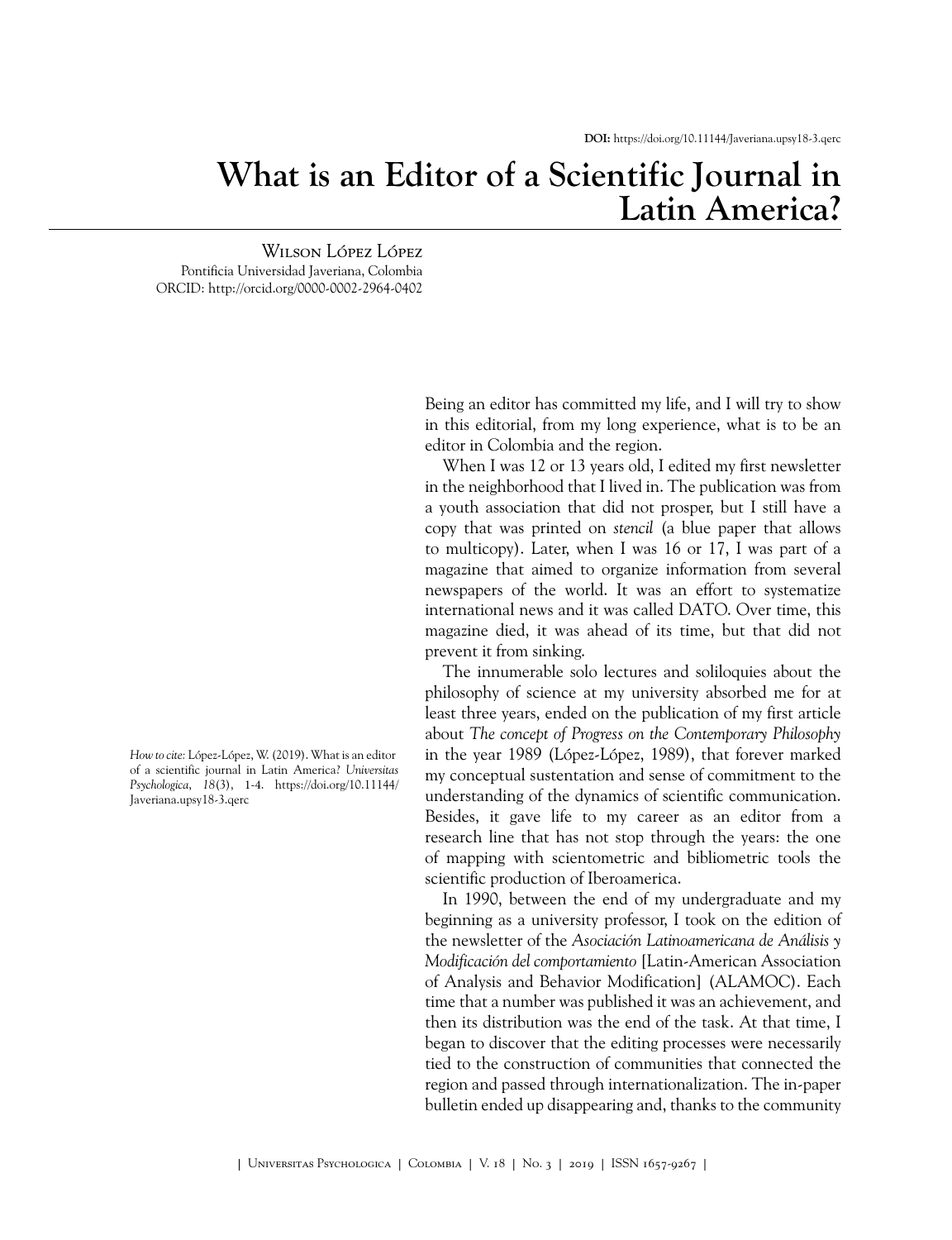built around it, it opened the way to a new organization: the *Association for Behavior Analysis International* o ABAI and ABA Colombia in the year 1999, which was developed as a communication platform through the internet. On the ABA Colombia website, we made several bulletins that exceeded my expectations. It grew exponentially in three aspects: first, in the amount of contents as a voluntary collaboration project of collective intelligence. Second, in the number of people and in the demands of these new audiences that accessed the contents (in short time we passed from a bulletin of 500 paper copies to several bulletins with thousands of visitors). Third, it became and formation scenario, dialogue and relationships. All those are central elements in the task of being an editor ([Consoli, Flores, & Sharma, 2018\)](#page-2-1).

Later on, I participated in the edition of a book with a group of pupils that nowadays are already professors. The *Manual of experimental behavior analysis*. Obviously, the edition process of a book was completely different from that of a journal; the latter is like a never-ending book, a book without and end, an infinite book.

Around that time (1995), I started to edit my first journal Suma Psicológica, a journal that already existed in the *Fundación Universitaria Konrad Lorenz*. I took as a personal purpose to give it an international perspective, and I got it. I formed an international committee, wide the call for papers to include authors from outside of the institution in the national and international context. I submitted the journal to PsycINFO, the database of the American Psychological Association (APA), and it was accepted. At that time, I understood that journals must be less endogamous, and they must look for international standards.

As its editor, I organized the *First Symposium of Editors of Psychology Journals of Iberoamerica*, in the frame of the *II Iberoamerican congress of psychology* in the year 1998 in Madrid. That gave place to the *Iberoamerican Network of Editors of Psychology Journals* that nowadays meet in the *Iberoamerican Congresses of Psychology*. It is organized by the *Iberoamerican Federation of Psychology Associations (FIAP)*, an entity that I founded with some colleagues years later. I also participated in encounters framed on the *Interamerican Congresses of Psychology* and we created the *Editors Network* framed on the biannual encounter of research nodes organized by the Colombian Association of Psychology Faculties [*Asociación Colombiana de Facultades de Psicología*] (*Ascofapsi*). These scenarios were necessary since the qualification on editors would depend on the entry of the journals to the indexing systems and its visibility. A single journal could not be visible, nor could it give visibility to the rising production of the region. Latin America is the zone of the world with more training programs, more students and more psychologists, and it is the natural scenario of the usage of the knowledge that we produced. Therefore, the strategy was and continues to be cooperation over competition, and it is under this perspective that later on, I was invited to events for editors in Chile, Mexico and Brazil.

In 2002, I started several editorial projects, between the most important ones is the foundation of *Universitas Psychologica* in the Pontificia Universidad Javeriana –Editing this journal was my presentation letter for the dean of the time to appoint me as a fulltime professor at the university. Nowadays, *Universitas Psychologica* is a reference in the Latin American context, in it, I have tried to capture all my ideas, and I was able to do it with the support of different instances of the university.

During the same time, I created a journal at the airport of Bogota with a Spanish professor, the journal was called *International Journal of Clinical and Health Psychology*, I was the associate editor at the beginning, and then I had to detach from the journal (without my consent and in a very unfortunate way).

During this period, I also edited special numbers of the *Revista Latinoamericana de Psicología*, and for the first years of the new millennia, I was reached by the general director of *Redalyc*, now my dear friend, *Eduardo Aguado López*, to guide the process of development of this net. Today, I can say that working with *Universitas Psychologica*, *Redalyc* and the Psychology portal *FIAP-Redalyc* (only open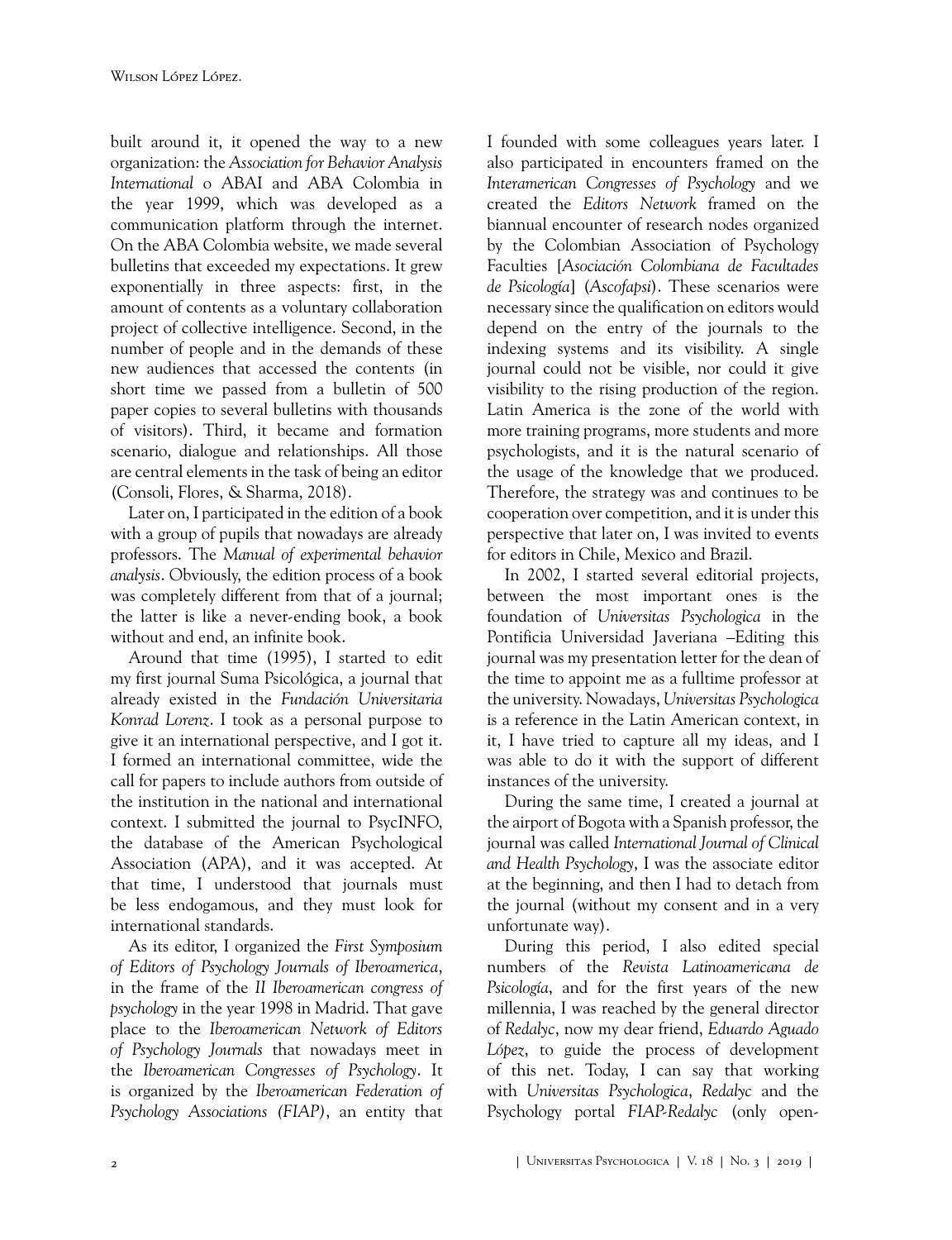access portal of psychology journals) has been an essential part of my dreams and my realization as a researcher and psychologist. By building them, I have learned and consolidated the career of being a scientific editor.

I must mention that, at that time, I was elected as part of the *Scielo Colombia* commission, and other platforms that tried to contribute to improvement of the assessment process of journals for the Colombian system of science and technology *Publindex* (unfortunately without success), and I cannot emphasize enough how much I learned from *Félix de Moya* and the *Scimago* group.

On this path, I have been able to learn, share and build with other editors, authors, philosophers and sociologist of science, scientiometrists and bibliometrists the sense of the communication in science, its constants transformations and, of course, the permanent challenges that compromised the job of the editor of a scientific journal, especially in Colombia and Latin America, and the differences that entail with editors from other countries with more resources ([Aguillo-Caño, Uribe-Tirado, &](#page-2-2) [López-López, 2017](#page-2-2)).

An editor in Colombia and Latin America, besides attending the classic tasks of his/ her position, also has to participate in the development of the editorial policy of the journal, and take care of its editorial and scientific quality, its visibility, diffusion, formation, administrative management, and policies. These processes require competencies that exceed the typical demands of a traditional academic, where the functions of teaching, research, and social projection are increasingly defined in terms of competencies and times, not as those of an editor of a scientific journal ([López-López et al., 2018](#page-3-0)).

Through all these years, I have aim, in this editorial space, to contribute to transfer part of my experience and knowledge of these years as editor, part of it have been the processes of education through the editorial coordinators of the journal [\(López-López, 2008;](#page-2-3) [2009a](#page-2-4); [2009b;](#page-3-1) [2010;](#page-3-2) [2015](#page-3-3); [2017](#page-3-4); [2018a](#page-3-5); [2018b;](#page-3-6) [2018c](#page-3-7); [2018d\)](#page-3-8).

*Universitas Psychologica* has been a model and has always sought to be at the forefront in all its processes. It has had some crisis due to its success, crisis that have allow us to learn. We have not always been able to respond to the velocity we would like; we often forget that *Universitas Psychologica* is still young (17 years old). This collective process has been able to grow thanks to the help of the national, regional and international academic communities. Thanks to the support of the faculty, the editorial, the academic vice rectory and ultimately to the university that has committed and bet for the development of our journals.

From the condition of these infinite books, certainly, its editors will have to reinvent and transform ourselves over and over again.

## **Referencias**

- <span id="page-2-2"></span>Aguillo Caño, I. F., Uribe Tirado, A., & López-López, W. (2017). Visibilidad de los investigadores colombianos según sus indicadores en Google Scholar y ResearchGate. Diferencias y similitudes con la clasificación oficial del sistema nacional de ciencia - COLCIENCIAS. *Revista Interamericana de Bibliotecología*, *40*(3), 221-230. [https://doi.org/10.17533//u](https://doi.org/10.17533//udea.rib.v40n3a03) [dea.rib.v40n3a03](https://doi.org/10.17533//udea.rib.v40n3a03)
- <span id="page-2-1"></span>Consoli, A. J., Flores, I., & Sharma, H. (2018). Psychology in Latin America: Legacies and Contributions. *International Psychology Bulettin*, *22*(2), 29-37. Retrieved from [https://www.div52.net/images/PDF/D](https://www.div52.net/images/PDF/D52-IPB/IPB-2018-22-2-spring.pdf) [52-IPB/IPB-2018-22-2-spring.pdf](https://www.div52.net/images/PDF/D52-IPB/IPB-2018-22-2-spring.pdf)
- <span id="page-2-0"></span>López-López, W. (1989). El concepto de progreso en la filosofía de la ciencia contemporánea. *Boletín-ADFP, September*, 13-18. Retrieved from [https://www.academia.edu/316410/el](https://www.academia.edu/316410/el_concepto_de_progreso_en_la_filosofia_de_la_ciencia) [\\_concepto\\_de\\_progreso\\_en\\_la\\_filosofia\\_d](https://www.academia.edu/316410/el_concepto_de_progreso_en_la_filosofia_de_la_ciencia) [e\\_la\\_ciencia](https://www.academia.edu/316410/el_concepto_de_progreso_en_la_filosofia_de_la_ciencia)
- <span id="page-2-3"></span>López-López, W. (2008). Editorial. *Universitas Psychologica*, *7*(3), 621-622. Retrieved from [https://revistas.javeriana.edu.co/inde](https://revistas.javeriana.edu.co/index.php/revPsycho//issue/view/23) [x.php/revPsycho//issue/view/23](https://revistas.javeriana.edu.co/index.php/revPsycho//issue/view/23)
- <span id="page-2-4"></span>López-López, W. (2009a). Scientometrics and Intellectual Production Assessment, *Universitas Psychologica*, *8*(2), 291-292.